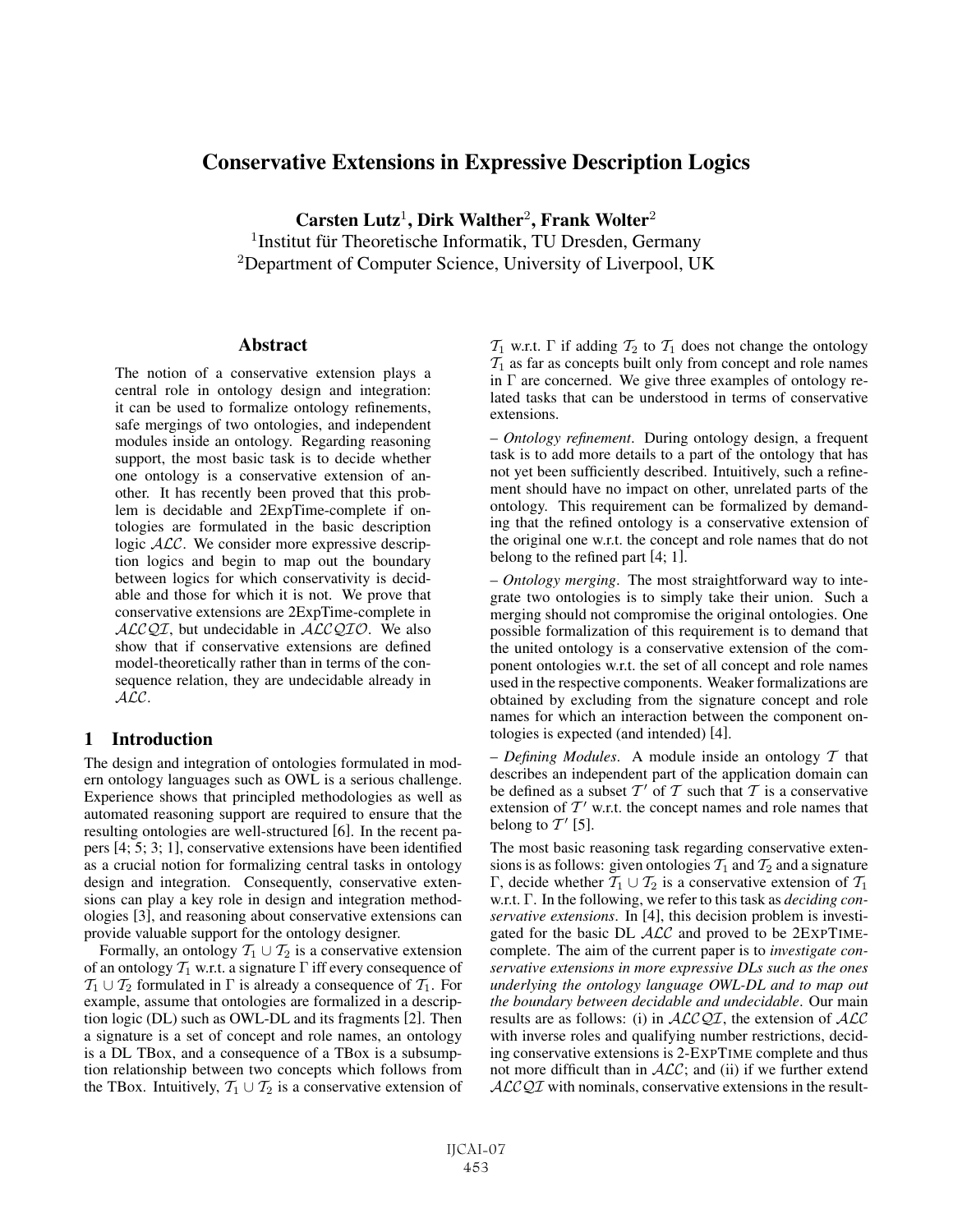| Name                          | Syntax              | Semantics                                                                                     |
|-------------------------------|---------------------|-----------------------------------------------------------------------------------------------|
| inverse role                  |                     | $(r^{\mathcal{I}})^{-1}$                                                                      |
| nominal                       | $\{a\}$             | $\cdot a^{\mu}$                                                                               |
| negation                      | $\neg C$            | $C^{\mathcal{I}}$                                                                             |
| conjunction                   | $C\sqcap D$         | $C^{\mathcal{I}} \cap D^{\mathcal{I}}$                                                        |
| at-most number<br>restriction | $(\leqslant n r C)$ | ${d   \# \{e \mid (d, e) \in r^{\mathcal{I}} \wedge \newline e \in C^{\mathcal{I}}\} \leq n}$ |

Figure 1: Syntax and semantics of  $ALCQIO$ .

ing DL  $ALCQIO$  are undecidable. This shows that conservative extensions in OWL-DL, of which  $ALCQIO$  is a fragment, is also undecidable. It also identifies  $\mathcal{ALCQI}$  as a significant fragment of OWL-DL in which conservative extensions are still decidable.

In mathematical logic, there exist (at least) two versions of conservative extensions. One is based on the consequence relation as sketched above. An alternative, stronger version is defined in a model-theoretic way. We also consider deciding the latter kind of conservative extensions and show that, already in  $ALC$ , this problem is highly undecidable. Details of all proofs can be found in the technical report [8].

## 2 Preliminaries

In DLs, *concepts* are inductively defined with the help of a set of *constructors*, starting with a set  $N_c$  of *concept names*, a set  $N_R$  of *role names*, and (possibly) a set  $N_I$  of *individual names*. In this paper, we consider the DL  $ALCQIO$  and its fragments. The constructors available in  $ALCQIO$  are shown in Figure 1. There, the inverse constructor is the only role constructor, whereas the remaining constructors are concept constructors. In Figure 1 and the remainder of this paper, we use  $\#S$  to denote the cardinality of a set S, a and b to denote individual names, r and s to denote roles (i.e., role names and inverses thereof),  $A, B$  to denote concept names, and  $C, D$ to denote (possibly complex) concepts. For an inverse role s = r<sup>−</sup> we set s<sup>−</sup> := r. As usual, we use  $\top$  as abbreviation for an arbitrary (but fixed) propositional tautology,  $\perp$  for  $\neg$ T,  $\Box$ ,  $\rightarrow$ , and  $\leftrightarrow$  for the usual Boolean abbreviations, ( $\geq n r C$ ) (*at-least restriction*) for  $\neg(\leq n - 1 \, r \, C)$  if  $n > 0$  and for  $\overline{\top}$  if  $n = 0$  ,  $(= n r C)$  for  $(\leq n r C) \cap (\geq n r C)$ ,  $\exists r.C$ (*existential restriction*) for  $(\geq 1 \, r \, C)$ , and  $\forall r.C$  (*universal restriction*) for  $(\leq 0 \ r \ \neg C)$ . We assume that the numbers inside number restrictions are coded in binary.

The DL that allows only for negation, conjunction, disjunction, and universal and existential restrictions is called ALC. The availability of additional constructors is indicated by concatenation of a corresponding letter:  $Q$  stands for number restrictions;  $I$  stands for inverse roles, and  $O$  for nominals. This explains the name  $ALCQIO$ , and also allows us to refer to its sublanguages in a simple way.

The formulation of ontologies in description logics is based on TBoxes, and we will from now on use these two terms interchangeably. Formally, a *TBox* is a finite set of concept implications  $C \sqsubseteq D$ .

The semantics of  $ALCQIO$ -concepts is defined in terms of an *interpretation*  $\mathcal{I} = (\Delta^{\mathcal{I}}, \cdot^{\mathcal{I}})$ . The *domain*  $\Delta^{\mathcal{I}}$  is a non-

empty set of individuals and the *interpretation function* · I maps each concept name  $A \in N_C$  to a subset  $A<sup>\mathcal{I}</sup>$  of  $\Delta<sup>\mathcal{I}</sup>$ , each role name  $r \in \overline{N}_R$  to a binary relation  $r^{\mathcal{I}}$  on  $\Delta^{\mathcal{I}}$ , and each individual name  $a \in N_1$  to an individual  $a^{\mathcal{I}} \in \Delta^{\mathcal{I}}$ . The extension of  $\cdot^2$  to inverse roles and arbitrary concepts is defined inductively as shown in the third column of Figure 1.

An interpretation  $\mathcal I$  *satisfies* an implication  $C \subseteq D$  if  $C^{\mathcal{I}} \subseteq D^{\mathcal{I}}$ , and  $\mathcal{I}$  is a *model* of a TBox  $\mathcal{T}$  if it satisfies all implications in  $T$ . A concept  $C$  is *satisfiable relative to a TBox* T if there exists a model T of T such that  $C^{\mathcal{I}} \neq \emptyset$ . A concept C is *subsumed by a concept* D *relative to a TBox* T (written  $\mathcal{T} \models C \sqsubseteq D$ ) if every model  $\mathcal I$  of  $\mathcal T$  satisfies the implication  $C \sqsubset D$ .

Despite the fact that individual names are closer to constants than to predicates, we henceforth use the term *predicates* to refer to elements of  $N_C \cup N_R \cup N_1$ . A *signature* is a finite set of predicates. The signature  $sig(\mathcal{T})$  of a TBox  $\mathcal T$  is the set of all predicates that occur in  $T$ . Given a description logic  $\mathcal L$  and a signature  $\Gamma$ , we use  $\mathcal L(\Gamma)$  to denote the set of  $\mathcal{L}$ -concepts that use only predicates from  $\Gamma$ .

**Definition 1 (Conservative Extension)** Let  $T_1$  and  $T_2$  be *TBoxes formulated in a DL L, and let*  $\Gamma \subseteq sig(\mathcal{T}_1)$  *be a signature. Then*  $T_1 \cup T_2$  *is* a Γ-conservative extension of  $T_1$  *if for all*  $C_1, C_2 \in \mathcal{L}(\Gamma)$ *, we have*  $\mathcal{T}_1 \models C_1 \sqsubseteq C_2$  *iff*  $\mathcal{T}_1 \cup \mathcal{T}_2 \models$  $C_1 \sqsubseteq C_2$ .

Deciding conservative extensions *means to decide, given two TBoxes*  $T_1$  *and*  $T_2$  *and a signature*  $\Gamma \subseteq sig(T_1)$ *, whether*  $\mathcal{T}_1 \cup \mathcal{T}_2$  *is a*  $\Gamma$ *-conservative extension of*  $\mathcal{T}_1$ *.* 

If  $\Gamma = \text{sig}(\mathcal{T}_1)$ , we simply drop  $\Gamma$  and only talk about conservative extensions. It is not difficult to see that an alternative definition of conservative extensions is as follows:  $\mathcal{T}_1 \cup \mathcal{T}_2$  is a Γ-conservative extension of  $\mathcal{T}_1$  iff each concept  $C \in \mathcal{L}(\Gamma)$ that is satisfiable relative to  $\mathcal{T}_1$  is satisfiable relative to  $\mathcal{T}_1 \cup \mathcal{T}_2$ . Therefore, a concept  $C \in \mathcal{L}(\Gamma)$  that is satisfiable relative to  $T_1$ , but not relative to  $T_1 \cup T_2$  witnesses that  $T_1 \cup T_2$  is *not* a conservative extension of  $T_1$ . We call such a concept a *witness concept*.

Let us give an example for conservative extensions in the description logic  $ALCQI$ . Assume that  $T_1$  is a TBox formalizing knowledge about universities:

| $Intro_TCS \tE$ Lecture | Lecture $\quad \sqsubseteq$ $\exists$ has_subject.Subject $\sqcap \exists$ given_by.Lecturer                                                                                                                      |
|-------------------------|-------------------------------------------------------------------------------------------------------------------------------------------------------------------------------------------------------------------|
|                         | Lecturer $\sqsubseteq$ Professor $\sqcup$ Teaching Assistant<br>Lecturer $\sqsubseteq$ $\exists$ employed_by.University<br>University $\sqsubseteq$ $\forall$ employed_by <sup>-</sup> .(Academic $\sqcup$ Admin) |

The upper part of  $T_1$  describes university lectures, saying, e.g., that every introductory lecture on theoretical computer science (TCS) is a lecture. The lower part of  $\mathcal{T}_1$  describes universities and their employees. Suppose now that we want to refine the part of the ontology that is concerned with lectures. We extend the signature by adding the concept names AutomataTheory and ComplexityTheory and state in  $T_2$  that these subjects are discussed in every introductory TCS lecture. We also say that automata theory and complexity theory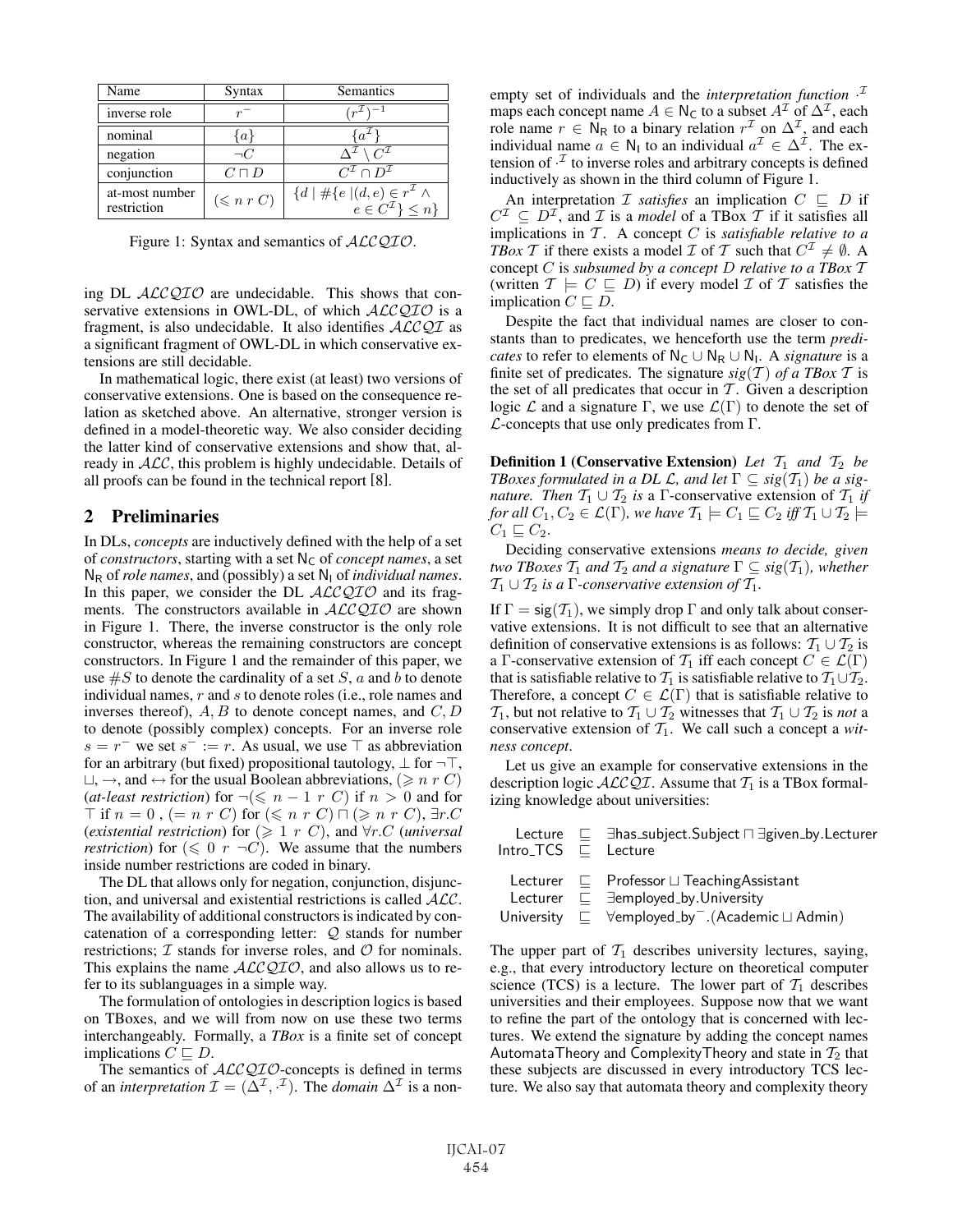are different things:

|  | Intro_TCS $\sqsubseteq$ $\exists$ has_subject.AutomataTheory |
|--|--------------------------------------------------------------|
|  | $Intro\_TCS \subseteq \exists has\_subject.ComplexityTheory$ |
|  | $\perp$ $\equiv$ Automata Theory $\sqcap$ Complexity Theory  |

Intuitively, this addition should have an impact on the upper part of  $T_1$  since it adds information about lectures, but it should not affect the lower part which is not concerned with lectures. This intuition can be formally captured by conservative extensions: if we choose  $\Gamma$  to be the set of all predicates used in the lower part of  $T_1$ , then  $T_1 \cup T_2$  is a  $\Gamma$ -conservative extension of  $T_1$ . Thus, the lower part of  $T_1$  is not affected by the addition of  $\mathcal{T}_2$ . If we choose  $\Gamma$  to be the predicates in the upper part of  $\overline{T_1}$ , then  $T_1 \cup T_2$  is not a Γ-conservative extension, a witness concept being

$$
\mathsf{IntroTCS} \sqcap (\leqslant 1 \; \mathsf{has\_subject} \; \top).
$$

By considering these two cases of conservative extensions, the ontology designer can thus verify that his modification changes the TBox (only) in the intended way.

This example also shows that conservative extensions depend on the descripion logic  $\mathcal{L}$ : the TBoxes  $\mathcal{T}_1$  and  $\mathcal{T}_2$  are actually formulated in  $ALCI$  and we have seen that if  $\Gamma$  is the set of predicates in the upper part of  $T_1$ , then  $T_1 \cup T_2$ is not a Γ-conservative extension of  $\mathcal{T}_1$ . However, this only holds since we assumed  $\text{ALCQI}$  to be the underlying DL and thus allowed number restrictions in the witness concept. If we switch the underlying DL to  $\mathcal{ALCI}$ , then  $T_1 \cup T_2$  *is* a Γ-conservative extension of  $\mathcal{T}_1$ , for the same Γ. In the next section, we investigate a purely model-theoretic version of convervative extension, which does not depend on the language.

#### 2.1 Model Conservative Extensions

In mathematical logic and software specification [9], there are two different kinds of conservative extensions: one that is based on the consequence relation " $\models$ " as in Definition 1 and one that is based on models only . For simplicity, we formulate this second notion only for the case where  $\Gamma =$  $sig(T_1)$ .

**Definition 2 (Model Conservative Extension)** Let  $T_1$  and  $T_2$  *be TBoxes.* We say that  $T_1 \cup T_2$  *is a* model conservative extension *of*  $T_1$  *iff for every model*  $\mathcal I$  *of*  $T_1$ *, there exists a model of*  $T_1 \cup T_2$  *which can be obtained from*  $\mathcal I$  *by modifying the interpretation of the predicates in*  $sig(\mathcal{T}_2) \setminus sig(\mathcal{T}_1)$  *while leaving the predicates in*  $sig(T_1)$  *fixed.* 

To distinguish the two versions of conservative extensions, in this section we call the one based on "|=" a *deductive conservative extension*.

The notion of a model conservative extension is more strict than the deductive one: if  $T_1 \cup T_2$  is a model conservative extension of  $T_1$ , then it is clearly also a deductive conservative extension of  $T_1$ , but the converse does not hold. To see the latter, consider the TBoxes

$$
\mathcal{T}_1 = \{\exists r. \top \sqcap \exists s. \top = \top\}, \ \ \mathcal{T}_2 = \{\exists r. A \sqcap \exists s. \neg A = \top\}.
$$

It is not hard to see that  $T_1 \cup T_2$  is a deductive conservative extension of  $T_1$  if  $ALC$  (or even  $ALCQI$ ) is the language for witness concepts, but it is not a model conservative extension. The stronger notion of model conservative extensions is of interest for *query answering modulo ontologies*. In this case, one might want to ensure that under the addition of any ABox A (over the signature of  $T_1$ ) the answers to queries (over the signature of  $T_1$ ) to  $T_1 \cup T_2 \cup A$  coincide with those to  $T_1 \cup A$ . This immedialy follows if  $T_1 \cup T_2$  is a model conservative extension of  $T_1$ , but it does not follow if  $T_1 \cup T_2$  is just a deductive conservative extension of  $T_1$ .

However, from an algorithmic viewpoint model conservative extensions are a problematic choice: we show that they are highly undecidable even in the basic description logic  $ALC$  (and therefore also in all its extensions). The proof of the following result is by a reduction from the semantic consequence problem in modal logic and can be found in [8].

**Theorem 3** It is  $\Pi_1^1$ -hard to decide whether for two given ALC TBoxes  $T_1$  and  $T_2$ , the TBox  $T_1 \cup T_2$  is a model con*servative extension of*  $T_1$ *.* 

## 3 Decidability in  $ALCOI$

We give a tight complexity bound for deciding conservative extensions in  $ALCQI$ . We use |C| to denote the length of a concept C, and |T| to denote the *size*  $\sum_{C \subseteq D \in \mathcal{T}}(|C| + |D|)$ of a TBox  $T$ .

Theorem 4 *It is 2-*EXPTIME*-complete to decide conservative extensions in ALCQI. In the case that*  $T_1 \cup T_2$  *is not a conservative extension of*  $T_1$ *, there exists a witness concept* C *of length at most 3-exponential in*  $|T_1 \cup T_2|$  *that can be computed in time polynomial in* |C|*.*

The lower bound can be proved exactly in the same way as the 2-EXPTIME lower bound for conservative extensions in ALC [4]. However, the lower bounds from ALC do *not simply transfer* to ALCQI and it is necessary to walk through the proof in [4] and check that it also works for the case of  $ALCQI$ . In the following, we concentrate on proving the upper bound. It is established by devising a 2-EXPTIME algorithm that, for convenience, decides *non*-conservative extensions.

We start by reminding that  $ALCQI$  has the tree model property. More precisely, a *tree interpretation* is an interpretation  $\mathcal{I} = (\Delta^{\mathcal{I}}, \cdot^{\mathcal{I}}, \langle^{\mathcal{I}})$  equipped with an additional relation  $\langle \zeta^{\mathcal{I}} \rangle \subseteq \Delta^{\mathcal{I}} \times \Delta^{\mathcal{I}}$  such that (i)  $(\Delta^{\mathcal{I}}, \langle \zeta^{\mathcal{I}} \rangle)$  is a tree, (ii)  $\bigcup_{r \in \mathbb{N}_R} r^{\mathcal{I}} \cup r^{-\mathcal{I}} = \langle \bigcup \langle \bigcap_{r=1}^{\infty} f_r \rangle$  and  $\bigcap_{r=1}^{\infty} r^{\mathcal{I}}$  are disjoint for all distinct roles s and r. In  $\mathcal{ALCQI}$ , every concept C that is satisfiable relative to a TBox T is satisfiable in a *tree model* of  $\mathcal T$ , i.e., a model of  $\mathcal T$  that is a tree interpretation [7]. In this section, when talking of an interpretation or model of a TBox we always mean a tree interpretation.

To develop the algorithm for deciding non-conservative extensions in  $ALCQI$ , we introduce a new kind of witness for non-conservativity. The new witnesses are very similar to finite tree interpretations and easier to work with than witness concepts. For a signature Γ, let a *literal type* S for Γ be a subset of lit(Γ) :=  $\{A, \neg A \mid A \in \Gamma \cap \mathsf{N}_{\mathsf{C}}\}$  such that for each  $A \in \Gamma \cap \mathsf{N}_\mathsf{C}, A \in S$  iff  $\neg A \notin S$ . A  $\Gamma$ *-role* is a role r such that r or  $r^-$  is in  $\Gamma$ .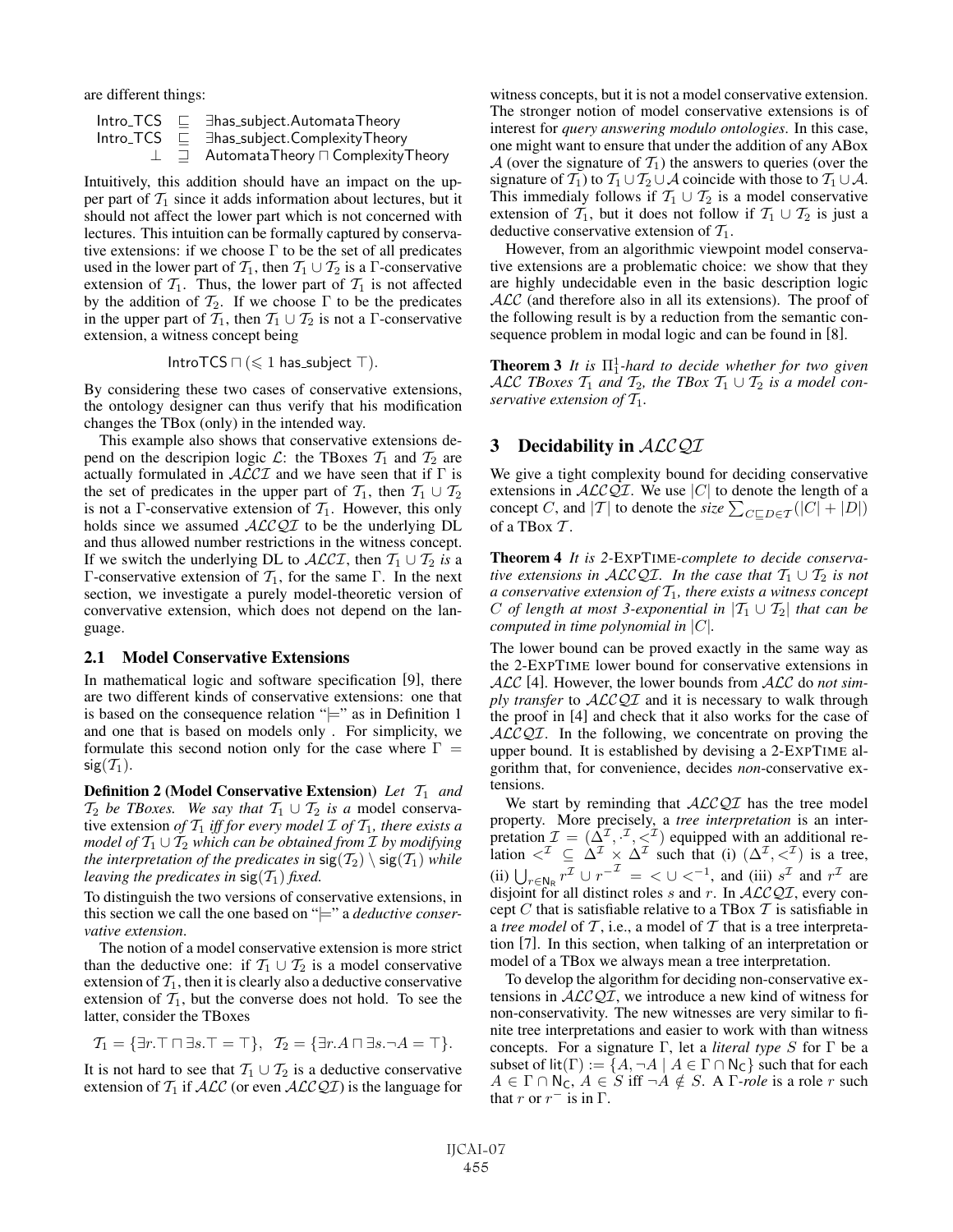**Definition 5 (Γ-tree)** *A* Γ-tree  $\mathfrak{T} = (W, \langle, L, O \rangle)$  *is a finite intransitive tree*  $(W, <)$  *such that each node*  $w \in W$  *is labeled by a literal type*  $L(w)$  *for*  $\Gamma$ *, each edge*  $(w, w')$  *is labeled by a*  $\Gamma$ -role  $\check{L}(w, w')$ , and  $O \subseteq W$  is a set of leafs of  $(W, <)$ .

Essentially, a Γ-tree is a finite tree interpretation equipped with an additional unary predicate  $O$  denoting a subset of the leafs. The following definition provides a way to relate Γtrees and actual interpretations.

**Definition 6** (Γ-embedding) *Let*  $\mathfrak{T} = (W, \langle, L, O \rangle)$  *be a* Γ*tree with root*  $w \in W$ *, and*  $\mathcal{I}$  *an interpretation with root*  $d \in$  $\Delta^{\mathcal{I}}$ . A  $\Gamma$ -embedding  $f : \mathcal{I} \to \mathcal{I}$  *is an injection from* W *to*  $\Delta^{\mathcal{I}}$  *such that* 

- $f(w) = d$ ,
- $L(v, v') = r$  *iff*  $f(v)r^{\mathcal{I}}f(v')$ *, for all*  $v, v' \in W$  *and*  $\Gamma$ *roles* r*,*
- $C \in L(v)$  *iff*  $f(v) \in C^{\mathcal{I}}$ , for all  $v \in W$  and  $C \in$  lit( $\Gamma$ ),
- *if*  $v \notin O$ , then every  $d' \in \Delta^{\mathcal{I}}$  with  $f(v)r^{\mathcal{I}}d'$  for some Γ*-role* r *is in the range of* f*.*

T *is called* Γ-embeddable into I *if there is a* Γ*-embedding*  $f: \mathfrak{T} \to \mathcal{I}$ .

The definition illustrates that  $\Gamma$ -trees represent a (finite) initial part of (potentially infinite) tree interpretations. This explains the predicate  $O$  of  $Γ$ -trees:  $O$  marks those leafs in the  $Γ$ -tree that are not necessarily leafs in the tree interpretation  $\mathcal I$  that we embed into. We can now establish Γ-trees as witnesses for non-conservativity.

**Lemma 7**  $T_1 \cup T_2$  *is not a conservative extension of*  $T_1$  *w.r.t.* Γ *iff there exists a* Γ-tree  $\mathfrak{T} = (W, \leq, L, O)$  which is Γ*embeddable into a model of*  $T_1$  *but not into any model of*  $\mathcal{T}_1 \cup \mathcal{T}_2$ .

The general idea behind the algorithm is as follows: by Lemma 7, to decide whether  $T_1 \cup T_2$  is not a conservative extension of  $T_1$ , it suffices to decide whether there exists a Γtree that is Γ-embeddable into a model of  $T_1$ , but not into any model of  $T_1 \cup T_2$ . This is what our algorithm will do. Alas, we conjecture that there are cases in which the smallest such tree is 3-exponential in  $|T_1 \cup T_2|$ , and therefore a 2-exponential algorithm cannot simply try to construct such a tree. Instead, we check the existence of the Γ-tree by searching for certain witnesses for the existence of such a tree. Before we can introduce these witnesses (which should not be confused with Γ-trees as witnesses for non-conservativity), we need to introduce the notion of a type.

**Definition 8 (Type)** Let T be a TBox. We use  $cl(T)$  to de*note the smallest set that contains all concepts in* T *and is closed under single negations and under subconcepts. A* T type  $t$  *is a subset of*  $cl(T)$  *such that* 

- $\neg C \in t$  *iff*  $C \notin t$ *, for all*  $\neg C \in \text{cl}(\mathcal{T})$ *;*
- $C_1 \sqcap C_2 \in t$  *iff*  $C_1 \in t$  *and*  $C_2 \in t$ *, for all*  $C_1 \sqcap C_2 \in$  $cl(\mathcal{T})$ .

Given an interpretation  $\mathcal I$  and  $u \in \Delta^{\mathcal I}$ , the set

$$
t_{\mathcal{I}}^{\mathcal{T}}(u) = \{ C \in \text{cl}(\mathcal{T}) \mid u \in C^{\mathcal{I}} \}
$$

is a  $\mathcal T$ -type. In what follows, we will not always distinguish between the type  $t$  and the conjunction of all members of  $t$ . We now introduce a witness for the existence of a Γ-tree that is Γ-embeddable into a model of  $\mathcal{T}_1$ , but not into any model of  $\mathcal{T}_1 \cup \mathcal{T}_2$ . To avoid writing sub- and superscripts, from now on we assume the input  $\mathcal{T}_1$ ,  $\mathcal{T}_2$ , and  $\Gamma$  to be fixed.

**Definition 9 (Root pair, Internal pair)** *A* root pair  $(t, U)$ *consists of a*  $T_1$ *-type* t *and* a set U of  $T_1 \cup T_2$ *-types. An* internal pair  $(t' \rightarrow r, t, U)$  *consists of a*  $\Gamma$ *-role*  $r, \tilde{T}_1$ *-types*  $t'$  *and* t, and a function U mapping each  $T_1 \cup T_2$ -type to a set of  $\mathcal{T}_1 \cup \mathcal{T}_2$ -types.

Intuitively, each (root or internal) pair encodes relevant information about possible embeddings of a Γ-tree into models of  $\mathcal{T}_1$  and  $\mathcal{T}_1 \cup \mathcal{T}_2$ . This is made precise by the notion of realizability.

**Definition 10 (Realizable root pair)** *Let*  $\mathfrak{T} = (W, \langle, L, O \rangle)$ *be a*  $\Gamma$ *-tree. A root pair*  $(t, U)$  *is* realized *by*  $\Sigma$  *iff* 

- *1. there exist a model*  $\mathcal{I}$  *of*  $\mathcal{T}_1$  *with root*  $d \in t^{\mathcal{I}}$  *and*  $a \Gamma$ *embedding*  $f : \mathfrak{T} \to \mathcal{I}$ ;
- *2. for every*  $T_1 ∪ T_2$ -type s, we have  $s ∈ U$  iff there exist a *model*  $\mathcal{I}$  *of*  $\mathcal{T}_1 \cup \mathcal{T}_2$  *with root*  $d \in s^{\mathcal{I}}$  *and*  $\tilde{a}$   $\Gamma$ *-embedding*  $f: \mathfrak{T} \to \mathcal{I}$ .

While root pairs encode information about possible embeddings of a Γ-tree into models of  $T_1$  and  $T_1 \cup T_2$ , internal pairs encode information about possible embeddings of a Γ-tree into *rooted submodels* of models of  $\mathcal{T}_1$  and  $\mathcal{T}_1 \cup \mathcal{T}_2$ . In the following, if  $\mathcal I$  is a (tree) interpretation and  $d \in \Delta^{\mathcal I}$ , we write  $\mathcal{I}_d$  to denote the sub-tree interpretation of  $\mathcal I$  rooted at  $d$ .

Definition 11 (Realizable internal pair)  $Let \quad \mathfrak{T} =$  $(W, <, L, O)$  *be a*  $\Gamma$ -tree. An internal pair  $(t' \rightarrow_{r} t, U)$  is *realized by*  $\mathfrak{T}$  *iff* 

- *there exist a model*  $\mathcal{I}$  *of*  $\mathcal{I}_1$  *and*  $d', d \in \Delta^{\mathcal{I}}$  *such that*  $d' \in (t')^{\mathcal{I}}, d'r^{\mathcal{I}}d, d \in t^{\mathcal{I}},$  and there is a  $\Gamma$ -embedding  $f: \mathfrak{T} \to \mathcal{I}_d$ ;
- *for all*  $T_1 \cup T_2$ *-types*  $s, s'$ *, we have*  $s' \in U(s)$  *iff there exist a model*  $\mathcal{I}$  *of*  $\mathcal{T}_1 \cup \mathcal{T}_2$  *and*  $d', d \in \Delta^{\mathcal{I}}$  *such that*  $d' \in (s')^{\mathcal{I}}, d'r^{\mathcal{I}}d, d \in s^{\mathcal{I}},$  and there is a  $\Gamma$ -embedding  $f: \mathfrak{T} \to \mathcal{I}_d$ .

*A (root or internal) pair is* realizable *if there exists a* Γ*-tree* T *which realizes it.*

Observe that internal pairs store information not only about the element  $d \in \Delta^{\mathcal{I}}$  to which the root of  $\mathfrak T$  is mapped, but also comprise the type  $t'$  of the predecessor  $d'$  of  $\overrightarrow{d}$  in  $\overrightarrow{\mathcal{I}}$  and the (unique!) role  $\overrightarrow{r}$  which connects  $d'$  and  $d$ . This is necessary due to the presence of inverse roles and number restrictions and bears some similarity to the *double blocking* technique in tableau algorithms; see  $[7]$ . Also note that the U-component of internal pairs is a function rather than a set because, intuitively, the possible types of d in models of  $T_1 \cup T_2$  depend on the type of the predecessor  $d'$  in such models.

Let us now describe the algorithm. By Lemma 7 and definition of realizability, there exists a realizable root pair of the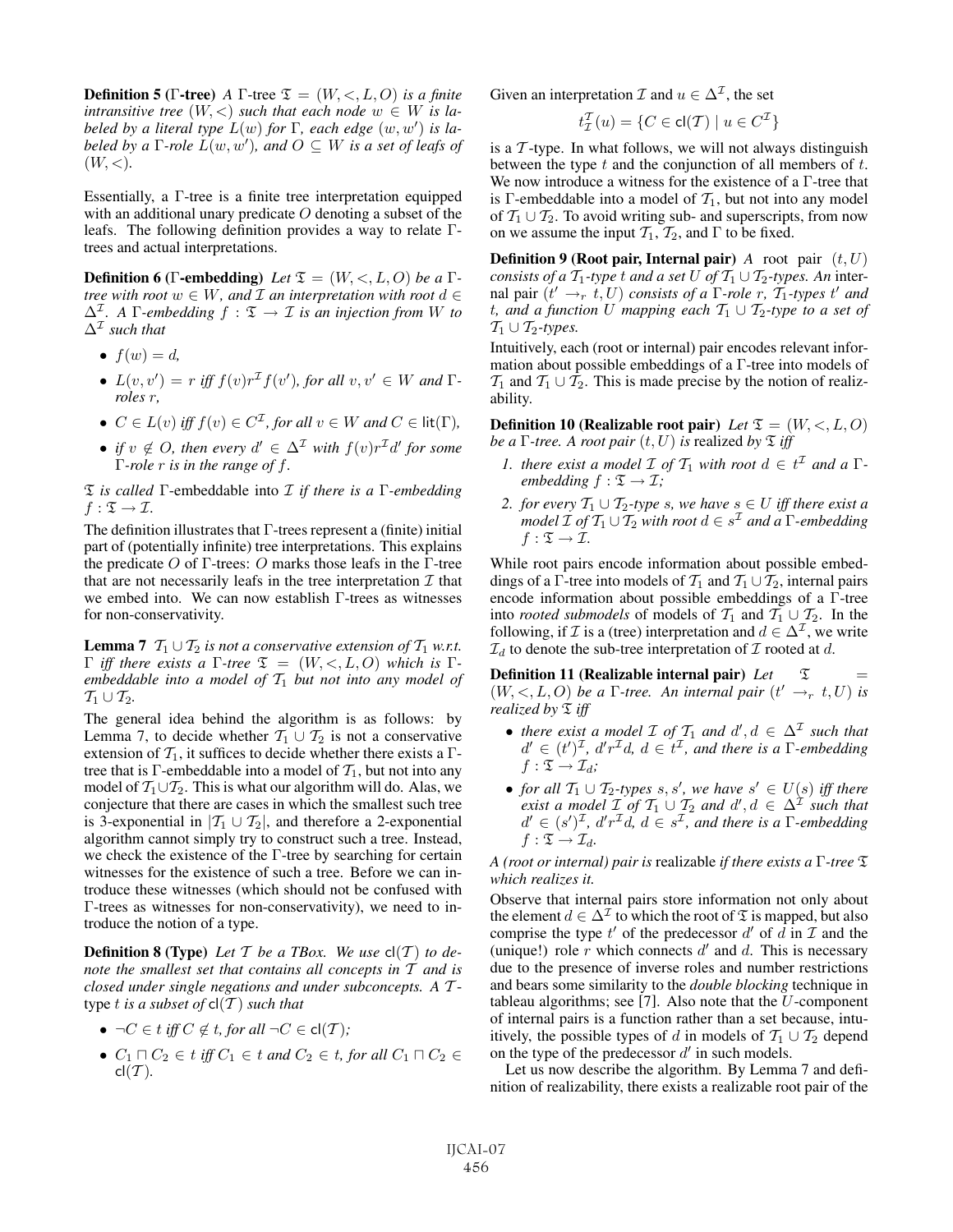form  $(t, \emptyset)$  iff  $\mathcal{T}_1 \cup \mathcal{T}_2$  is not a conservative extension of  $\mathcal{T}_1$ w.r.t. Γ. The algorithm for deciding non-conservative extensions searches for such a root pair. The easiest case is that a root pair (t, ∅) is realized by a *singleton* Γ*-tree*, i.e., a Γ-tree that consists of only a single node. This special case is tested first. If the test is not successful, we must check whether there is a root pair  $(t, \emptyset)$  that is realized by a non-singleton tree  $\mathfrak{T} = (W, \langle, L, O \rangle)$ . Assume that this is the case and that the root of  $\mathfrak T$  is w. Then each subtree of  $\mathfrak T$  rooted at a succesor node w' of w realizes an internal pair  $(\hat{t}' \rightarrow_{\hat{r}} \hat{t}, \hat{U})$  with  $\hat{t}' = t$  and  $\hat{r} = L(w, w')$ . Intuitively, this means that we can check realization of the root pair  $(t, \emptyset)$  in  $\mathfrak T$  based on the realization of internal pairs in trees of strictly smaller height. Similarly, we can check the realizability of *internal* pairs in a Γ-tree based on the realizability of internal pairs in Γ-trees of strictly smaller height. Based on these observations, our algorithm repeatedly generates internal pairs that are realized by Γ-trees of larger and larger height until all such pairs are generated. It then checks whether there exists a root pair  $(t, \emptyset)$ that is realizable based on the generated internal pairs. The following definition formalizes one step of the algorithm in which root pairs or new internal pairs are generated from an existing set of internal pairs.

In the following, if  $\mathfrak T$  is a Γ-tree and  $w \in W$ , we write  $\mathfrak T_w$ to denote the sub-tree of  $\mathfrak T$  rooted at w.

Definition 12 (One step) *Let* R *be a set of internal pairs. A root pair*  $(t, U)$  *(resp. internal pair*  $(t' \rightarrow_{r} t, U)$ *) can be* obtained in one step *from* R *if there exists a* Γ*-tree* T = (W, <, L, O) *with root* w *such that*

- $\mathfrak{I}$  *realizes*  $(t, U)$  (*resp.*  $(t' \rightarrow_{r} t, U)$ *)*;
- for all  $w' \in W$  with  $w < w'$ , there exists an internal  $pair p = (\hat{t}' \rightarrow_{\hat{r}} \hat{t}, \hat{U}) \in \mathcal{R}$  such that  $\hat{t}' = t$ ,  $\hat{r} = t$  $L(w, w')$ , and p is realized by  $\mathfrak{T}_{w'}.$

The details of our algorithm are given in Figure 2, where

$$
m_{\mathcal{T}_1,\mathcal{T}_2} := 2 \times |\mathcal{T}_1 \cup \mathcal{T}_2| \times 2^{3 \times |\mathcal{T}_1 \cup \mathcal{T}_2|}.
$$

Intuitively, considering only a subset of  $\mathcal{R}_i$  of cardinality  $m_{\mathcal{I}_1,\mathcal{I}_2}$  means that we limit our attention to Γ-trees of outdegree  $m_{\mathcal{I}_1,\mathcal{I}_2}$ . This is justified by the following lemma.

**Lemma 13** *If*  $T_1 \cup T_2$  *is not a conservative extension of*  $T_1$ *w.r.t.* Γ*, then there exists a root pair* (t, ∅) *realized by a* Γ*-tree*  $\mathfrak T$  *of outdegree at most*  $m_{\mathcal T_1,\mathcal T_2}$ *.* 

It remains to be shown that each step of the algorithm can be carried out effectively and that the algorihm yields the 2- EXPTIME upper bound stated in Theorem 4. We start with the former. The proof of the following lemma relies on the fact that satisfiability in  $ALCQI$  relative to TBoxes can be decided in EXPTIME [10].

Lemma 14 *It can be checked in 2-exponential time (in the* size of  $T_1$ ,  $T_2$ ) whether a (root or internal) pair can be ob*tained in one step from a set* R *of realizable internal pairs with*  $|\mathcal{R}| \leq m_{\mathcal{T}_1,\mathcal{T}_2}$ *.* 

Suppose TBoxes  $\mathcal{T}_1$  and  $\mathcal{T}_2$ , and a signature  $\Gamma \subseteq sig(\mathcal{T}_1)$ are given.

- 1. Determine the set  $\mathcal{R}_0^r$  of root pairs realized by singleton Γ-trees. If  $\mathcal{R}_0^r = \emptyset$ , then reject the input (because  $\mathcal{T}_1$  is not satisfied in any model). If  $\mathcal{R}_0^r$  contains a root pair  $(t, U)$  such that  $U = \emptyset$ , then accept. Else,
- 2. Determine the set  $\mathcal{R}_0$  of internal pairs realizable by singleton Γ-trees. If  $\mathcal{R}_0 = \emptyset$ , then reject the input. Else,
- 3. Generate the sequence  $\mathcal{R}_1, \mathcal{R}_2, \ldots$  of sets of internal pairs such that

$$
\mathcal{R}_{i+1} = \mathcal{R}_i \cup \mathcal{R}'_i,
$$

where  $\mathcal{R}'_i$  is the set internal pairs which can be obtained from some non-empty subset of  $\mathcal{R}_i$  of cardinality not exceeding  $m_{\mathcal{T}_1,\mathcal{T}_2}$  in one step. This is done until  $\mathcal{R}_i = \mathcal{R}_i \cup \mathcal{R}'_i$ . Then accept the input if there exists a root pair  $(t, U)$  with  $U = \emptyset$  which can be obtained in one step from some subset of  $\mathcal{R}_i$  of cardinality not exceeding  $m_{\mathcal{I}_1,\mathcal{I}_2}$ . If no such root pair exists, reject the input.

Figure 2: Algorithm for non-conservativeness w.r.t. Γ.

The number of internal pairs is bounded double exponentially in the size of  $|T_1 \cup T_2|$ . Therefore, the third step of the algorithm stabilizes after at most double exponentially many rounds. Together with Lemma 14, it follows that our algorithm is a 2-ExpTime one.

**Theorem 15** *The algorithm in Figure 2 accepts input*  $T_1$ ,  $T_2$ ,  $Γ$  *iff*  $T_1 ∪ T_2$  *is not a conservative extension of*  $T_1$  *w.r.t.* Γ*. It runs in 2-exponential time.*

To show the upper bound on the size of witness concepts stated in Theorem 4, we proceed as follows: first, we observe that if the algorithm finds a realizable root pair  $(t, \emptyset)$ , then this pair is realized by a  $\Gamma$ -tree of at most double exponential depth and single exponential outdegree. Second, we show how to convert such a Γ-tree into a witness concept of three-exponential size.

## 4 Undecidability in *ACCQIO*

We show that conservative extensions are undecidable in  $ALCQIO$ . The proof is by a reduction of the following undecidable tiling problem.

**Definition 16** *A* domino system  $D = (T, H, V, R, L, T, B)$ *consists of a finite set* T *of* tiles*, horizontal and vertical* matching relations  $H, V \subseteq T \times T$ , and sets  $R, L, T, B \subseteq T$ *of* right *tiles,* left *tiles,* top *tiles, and* bottom *tiles. A* solution *to D* is a triple  $(n, m, \tau)$  where  $n, m \in \mathbb{N}$  and  $\tau : \{0, \ldots, n-1\} \times \{0, \ldots, m-1\} \to T$  *such that the following hold:*

- *1.*  $(\tau(i, j), \tau(i + 1, j)) \in H$ *, for all*  $i < n$  *and*  $j \leq m$ *;*
- *2.*  $(\tau(i, j), \tau(i, j + 1)) \in V$ *, for all*  $i \leq n$  *and*  $j \leq m$ *;*
- *3.*  $\tau(0, j) \in L$  *and*  $\tau(n, j) \in R$ *, for all*  $j \leq m$ *;*